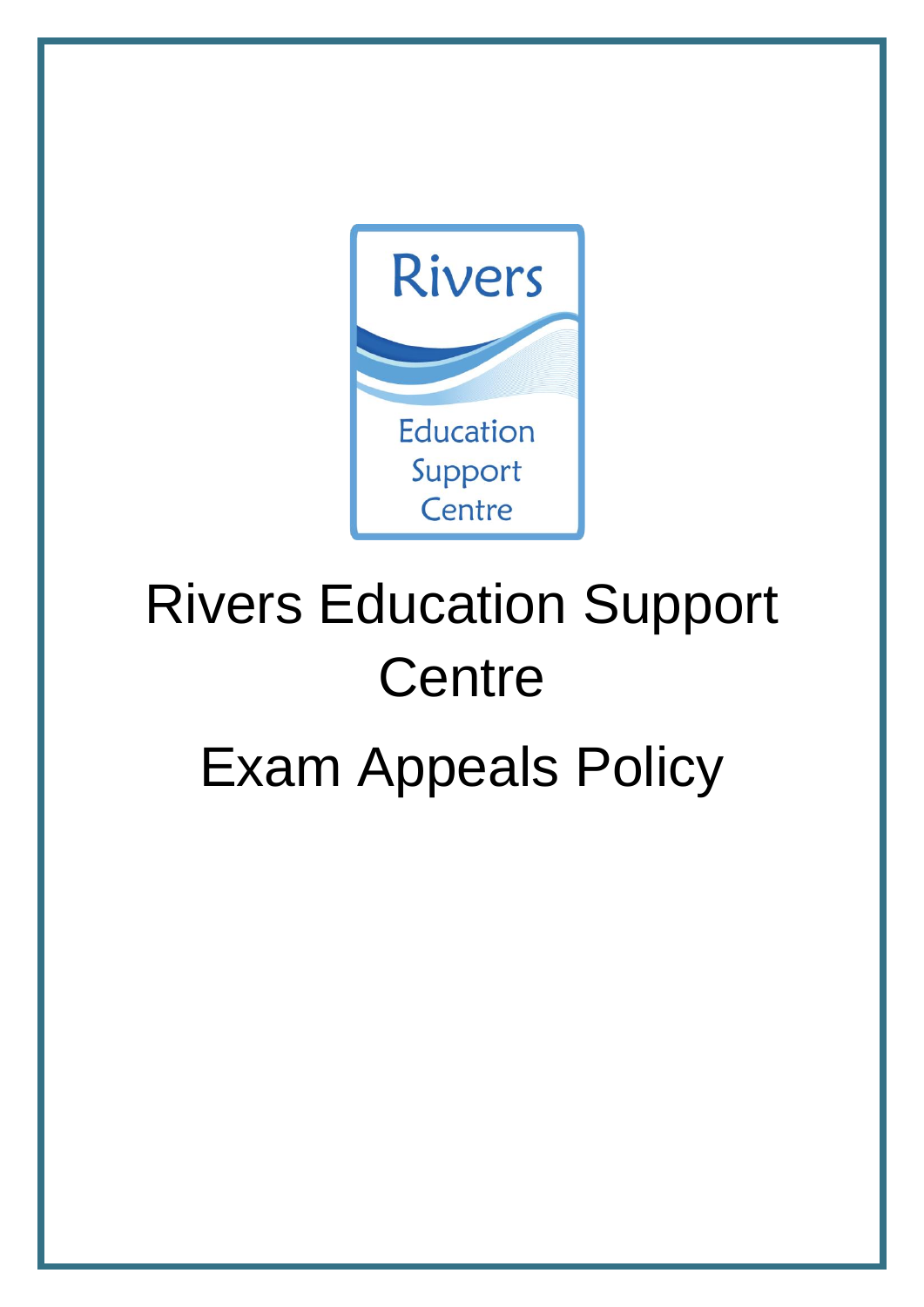## **Contents:**

**[Statement of intent](#page-2-0)** 

- 1. [Legal framework](#page-2-1)
- 2. [Roles and responsibilities](#page-3-0)
- 3. [Acceptable grounds for an appeal](#page-4-0)
- 4. [Internal appeals process](#page-4-1)
- 5. [External appeals process](#page-5-0)
- 6. [Disputes over](#page-7-0) appeals
- 7. [Appeal hearing](#page-7-1)
- 8. [Quality assurance](#page-8-0)
- 9. [Monitoring and review](#page-8-1)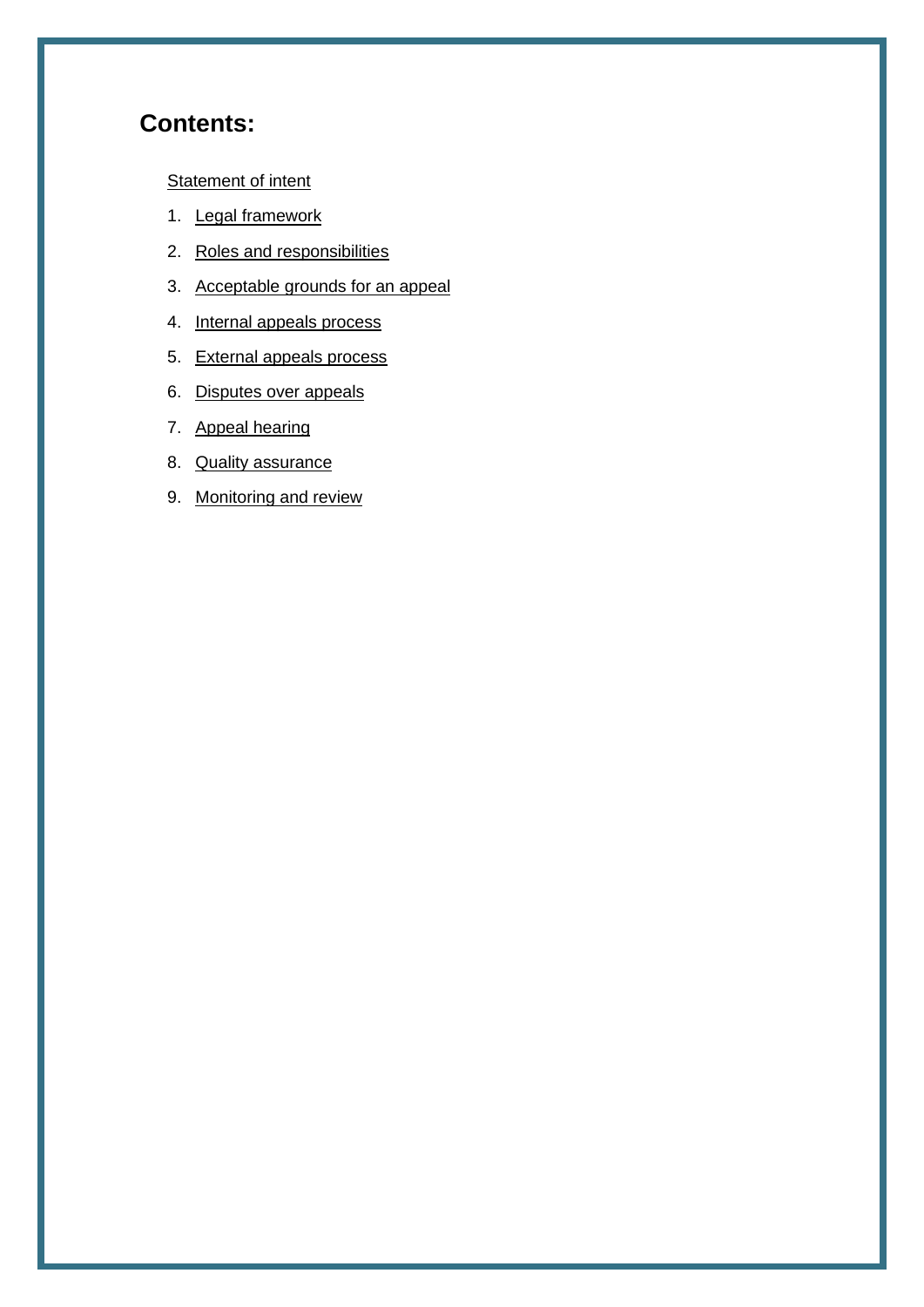## <span id="page-2-0"></span>**Statement of intent**

**Rivers ESC** understands that it is the responsibility of everyone involved in the exam process to read, understand and implement this policy.

The school is committed to ensuring that:

- Internal assessments are conducted by members of teaching staff who have the appropriate knowledge, understanding and skills to complete the duty to a consistently high standard.
- Assessment evidence provided by the candidates is produced according to the requirements of the awarding body for the subject concerned.
- The consistency of internal assessment is maintained by internal moderation and standardisation.
- All pupil work being assessed by teaching staff for external qualifications is carried out fairly, consistently and in accordance with the rules and regulations of the specification relating to the qualification.

With the implementation of this policy, the school aims to ensure the:

- Planning and management of exams is conducted efficiently and in the best interests of candidates.
- Operation of an efficient exams system with clear guidelines for all relevant staff.

<span id="page-2-1"></span>Signed by:

Headteacher **Date:** 

Chair of governors **Date:**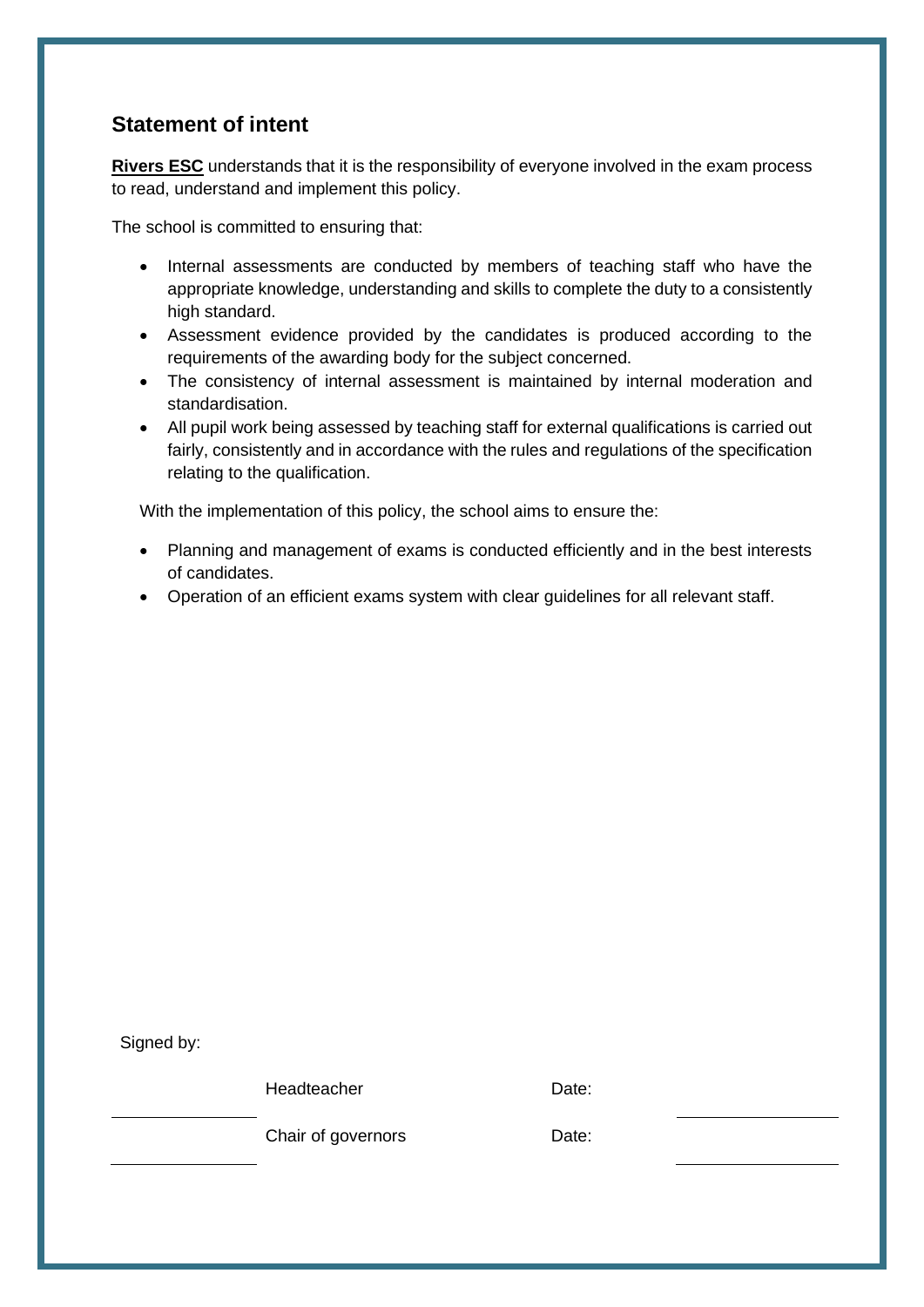## **1. Legal framework**

- 1.1. This policy has due regard to, but is not limited to, the following:
	- Equality Act 2010
		- Joint Council for Qualifications (JCQ) (2018) 'A guide to the awarding bodies' appeals processes'
- 1.2. The school will comply with legislation in accordance with examination awarding bodies and the JCQ.

## <span id="page-3-0"></span>**2. Roles and responsibilities**

- 2.1. The **exams officer** is responsible for:
	- Implementing this policy throughout the school and ensuring the relevant staff understand its impact.
	- Responding to queries in regards to this policy.
	- Liaising with staff /candidates when an internal or external appeal is submitted.
	- Liaising with awarding bodies when an external appeal is submitted.
	- Ensuring moderating standards are maintained and effective.
	- Processing all [Internal Appeals Forms](#page-9-0) and establishing the next course of action from each.
	- Handling any instances of disputes in accordance with [section 6](#page-7-0) of this policy.
	- 2.2. The **SLT** is responsible for:
		- Reviewing the marking of all new internal markers, to ensure standards are satisfied.
		- Reviewing this policy in liaison with the **exams officer**.
- 2.3. **Heads of departments** are responsible for:
	- Ensuring that markers within their department are familiar with the grade boundaries, marking criteria and high standards of consistency that they are expected to use when internally marking work.
	- Offering guidance and training to **internal markers** as required.
	- Monitoring the effectiveness and consistency of marking within their departments and addressing any issues promptly.
- 2.4. **Internal markers** are responsible for:
	- Marking internal work against the correct marking criteria and grade boundaries.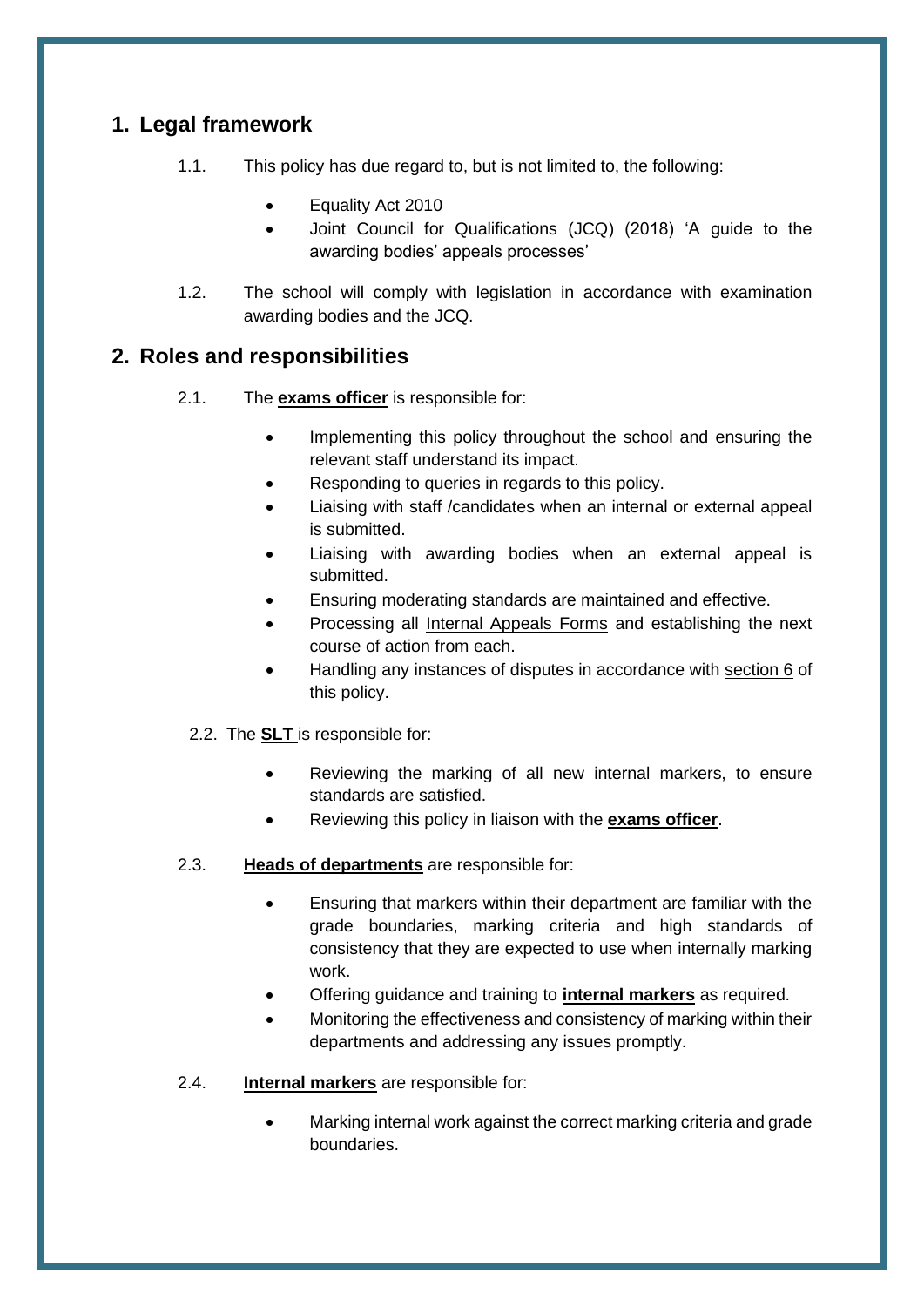- Ensuring their marking is consistent and fair, in accordance with the Equality Act 2010.
- Being unbiased when completing their marking.
- Participating in reviews and monitoring activities of marking data, to ensure it remains consistent across the school.
- 2.5. Candidates are responsible for:
	- Completing exams to a high standard, revising appropriately and preparing themselves for exam season.
	- Taking responsibility for their learning.

## <span id="page-4-0"></span>**3. Acceptable grounds for appeal**

3.1. Appeals will only be deemed valid when based on procedural irregularity in terms of the conduct of the examination or determination of the result.

## <span id="page-4-1"></span>**4. Internal appeals process**

- 4.1. Candidates will be informed that they may request copies of materials to assist them in considering whether they wish for a review to take place.
- 4.2. Any requests for copies of materials will be returned to the candidates within **seven days** and candidates will have **seven days** to review the materials.
- 4.3. If a candidate, or their parent, wishes to appeal against the procedure used in an internal assessment, they should write to the school's **exams officer**
- 4.4. Internal appeals will be resolved by the date of the last externally assessed paper of the series (e.g. by the end of June for the summer series).
- 4.5. On receipt of a written appeal, an enquiry will be conducted by the **exams officer**, a **member of the SLT** and a **head of department** who is not involved in the internal assessment decision.
- 4.6. The school will ensure that those completing the review have the appropriate competence and are unbiased.
- 4.7. This enquiry will consider whether the procedure used in the internal assessment conformed to the published requirements of the awarding body and the JCQ Code of Practice.
- 4.8. Consideration will be given to whether the original mark awarded is fair and just.
- 4.9. If necessary, comparisons will be made to other pupils' work to help determine a correct and appropriate mark.
- 4.10. A written response to the appeal will be sent to the candidate and their parents after receiving the appeal.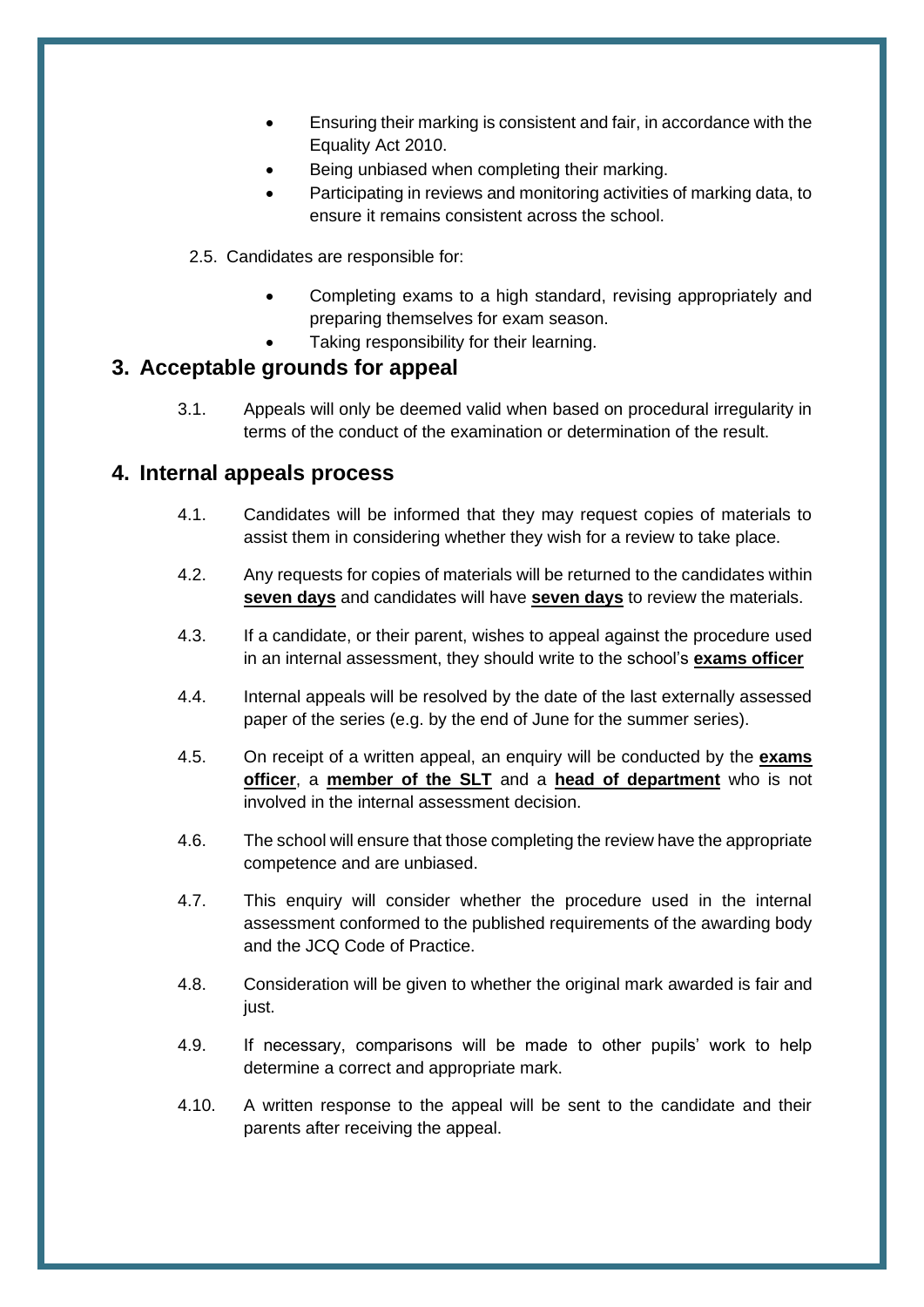- 4.11. A written record of the appeal and the outcome will be kept on file at the school, with the awarding body being informed of any amendments.
- 4.12. Candidates should note, after their work has been internally assessed, it is moderated by the awarding body to ensure consistency – this moderation process may lead to marks being altered and the school has no control over this.

## <span id="page-5-0"></span>**5. External appeals process**

#### **Enquiries about results (EARs)**

- 5.1. EARs can be submitted throughout the academic year.
- 5.2. Candidates should be aware that EARs can result in the marks/grades being raised, confirmed or lowered.
- 5.3. Any candidate who wants to query a mark/grade awarded by an awarding body should adhere to the following procedure:
	- Contact the **exams officer** and the subject teacher as soon as possible in person to discuss the mark/grade.
	- The **exams officer** will advise on the options available to query the mark/grade and any costs involved in doing so.
	- Candidates must sign a consent form to confirm that they understand the consequences of an EAR; these forms will be issued by the **exams officer**.
	- Consent forms must be returned before an EAR can be valid.
	- The subject teacher will review the candidate's grades and discuss them with the **head of department** to agree on the appropriate action, considering the breakdown of marks, the grade boundaries and the candidate's predicted grades.
- 5.4. If the EAR is supported, the department will make a request, together with the pupil's consent form, to the **exams officer** before the deadline for EARs.
- 5.5. If the EAR is successful, the fee will be refunded.
- 5.6. If the department does not agree to support the EAR, a candidate may appeal against the decision not to support an EAR by doing the following:
	- Appeals should be made, at least **five** working days before the published deadline for EARs
	- The appeal should state the reason(s) for the appeal
	- This appeal must be signed, dated and include the contact number and email address of the pupil and their parent
	- The appeal information will be reviewed by the **exams officer** and a **member of the SLT**
	- The outcome of the appeal will be communicated either by telephone, email or first-class post, as appropriate.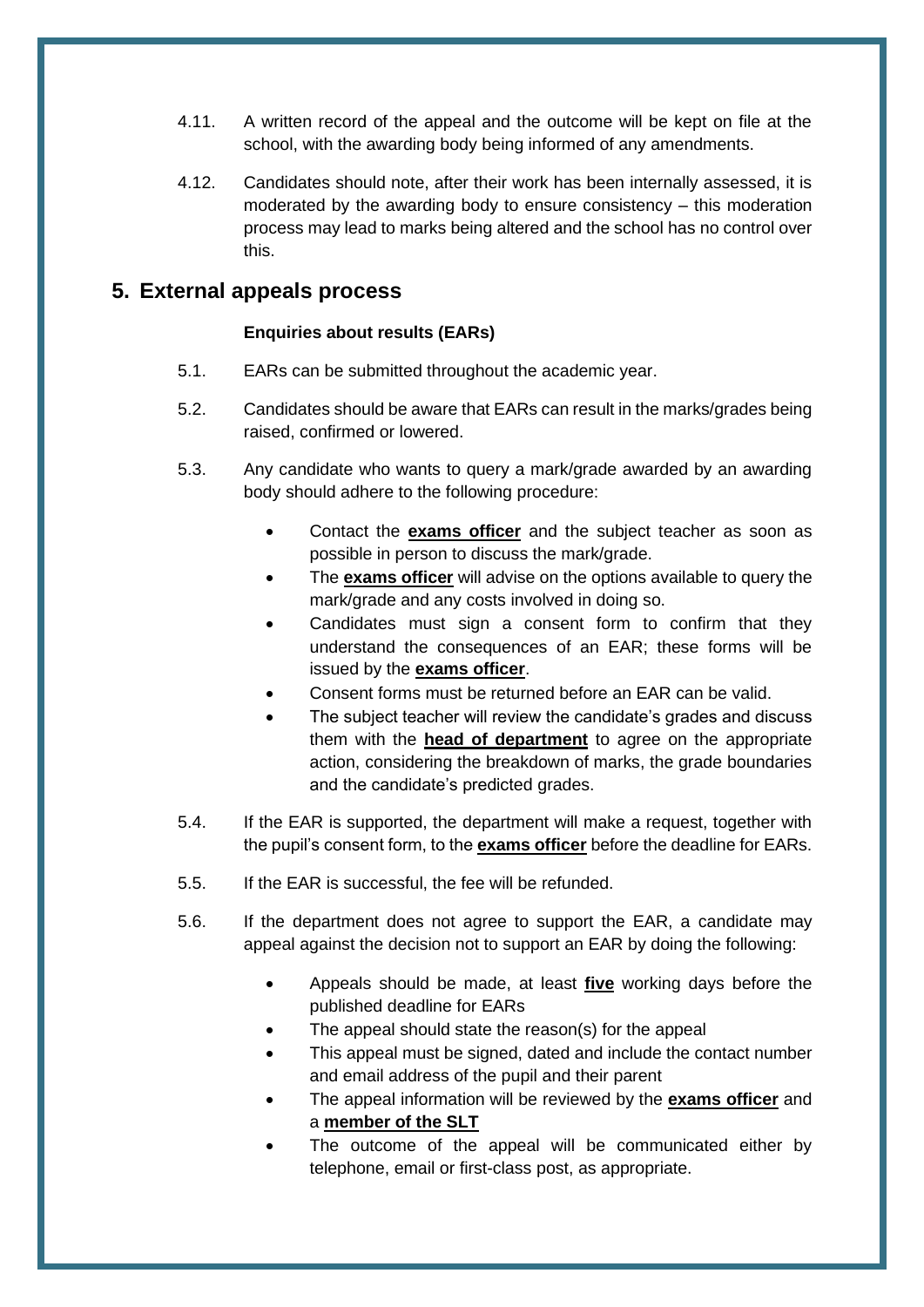- The decision that is reached is final
- 5.7. If the department does not agree to support the EAR, the fee will be paid by the candidate at the time the EAR is made. No enquiry will be processed until the correct fee is paid.
- 5.8. Requests must be made in person to the **exams officer** before the published deadline for EARs.
- 5.9. If the department does not agree to support the EAR and the enquiry is successful, the fee will be refunded to the candidate.
- 5.10. Outcomes following EARs will be forwarded by the **exams officer** to the pupil as soon as they have been received from the awarding bodies.

#### **Appeals against outcomes of post-results services**

- 5.11. Post-results services refer to clerical re-checks, reviews or marking and reviews of moderation.
- 5.12. In instances where the school is dissatisfied with an assessment result, the school will apply for a clerical re-check, review of marking or review of moderation.
- 5.13. If an appeal application is accepted, an investigation into candidates' or the school's results will follow – this will generally not involve a review of a candidate's work.
- 5.14. As internal candidates are not entitled to appeal directly, the school will do it on their account, if the school agrees.
- 5.15. Appeals will be made within 30 calendar days of the awarding body issuing the outcome.
- 5.16. The appeal will either be rejected or upheld in full or in part.

#### **Appeals against malpractice decisions**

- 5.17. The **headteacher** may appeal against a finding of malpractice and/or the sanction imposed on the school, and on behalf of candidates.
- 5.18. Appeals will be based on reasonable grounds that relate to the incidents in question.

#### **Appeals against decisions made in respect of access arrangements and special consideration**

- 5.19. The school must make appeals on candidates' behalf.
- 5.20. The **exams officer** will discuss the matter with the relevant awarding body prior to undertaking the appeal.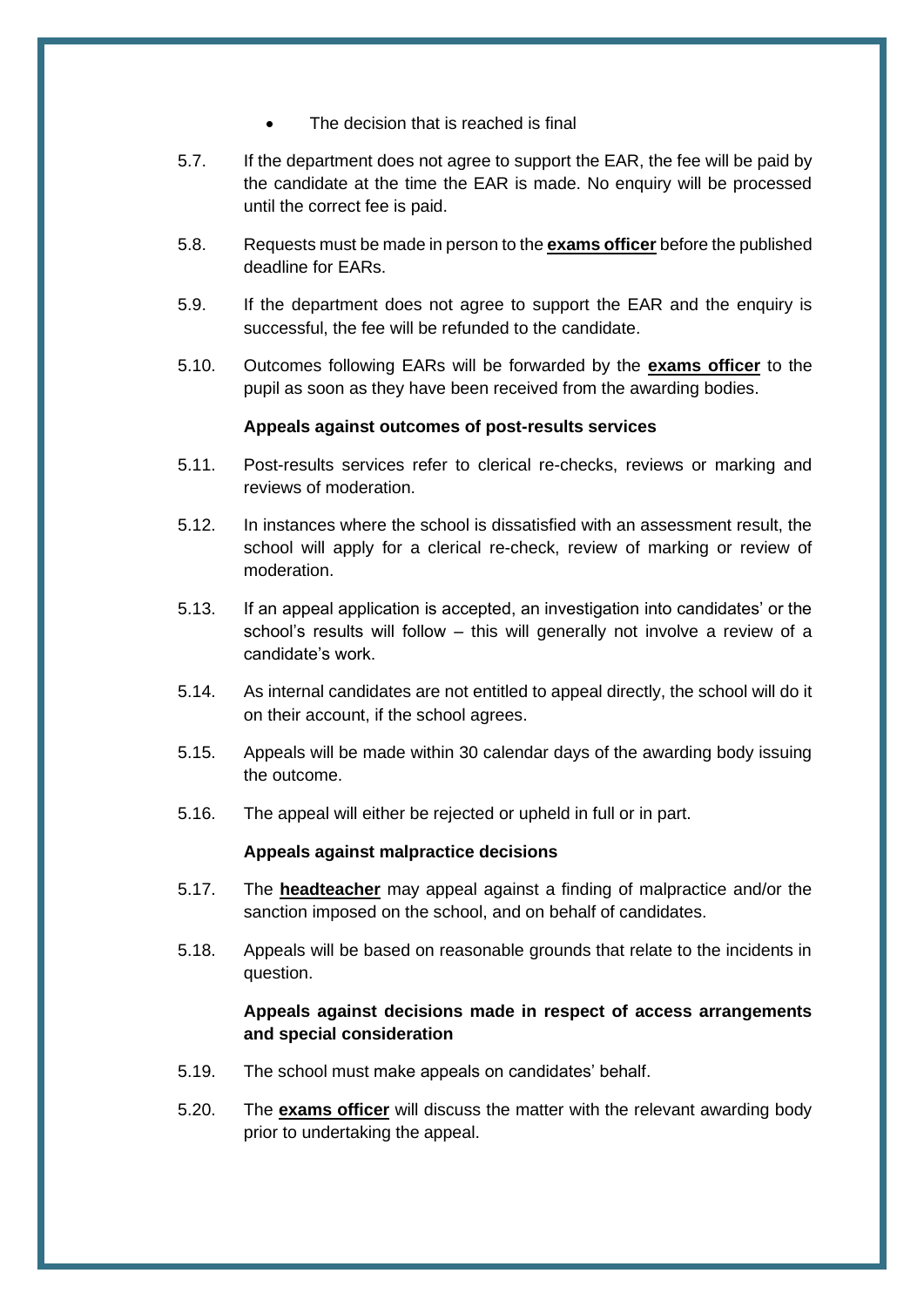5.21. The appeal request will be made within two calendar weeks of receiving the original decision and will set out clearly and concisely the grounds for the appeal.

## <span id="page-7-0"></span>**6. Disputes over appeals**

#### **Internal**

- 6.1. If, after appealing an internal mark, candidates are dissatisfied with the decision, a letter requesting a personal hearing should be made to the **exams officer**.
- 6.2. Following this:
	- A date for a hearing must be given to the candidate and any teachers involved in the assessment.
	- A hearing panel should be established. The panel must consist of a least **two** individuals who have not previously dealt with the particular case.
	- The school will make a written record of the hearing, which should include the outcome of the appeal and the reasons for that outcome.
	- A copy will be sent to the candidate, their parents and teacher(s) within **10** working days of the hearing.
- 6.3. If, after this, candidates are still dissatisfied, candidates will compile a written explanation of the situation and pass this to the **headteacher**.

#### **Appeals against school's decision to not support a clerical check, review of marking, review of moderation or an appeal**

- 6.4. Where the school does not support a decision to appeal for a clerical check, review of marking, review of moderation or an appeal, the candidate is at liberty to pay the appropriate fee and a request will be made to the awarding body on their behalf.
- 6.5. If the candidate (or their parent) believes there are grounds to appeal against the school's decision to not support an enquiry, an internal appeal can be submitted to the school using the [Internal Appeals Form](#page-9-0) at least **one week** prior to the internal deadline for submitting an EAR.

## <span id="page-7-1"></span>**7. Appeal hearing**

- 7.1. If the school is dissatisfied with an appeal from an awarding body, the school may request for an appeal hearing – the full procedure for this is detailed in JCQ's (2018) 'A guide to the awarding bodies' appeals processes'.
- 7.2. If the school decides to submit a request for an appeal hearing, we will submit the application within two calendar weeks of the outcome of the preliminary appeal being issued.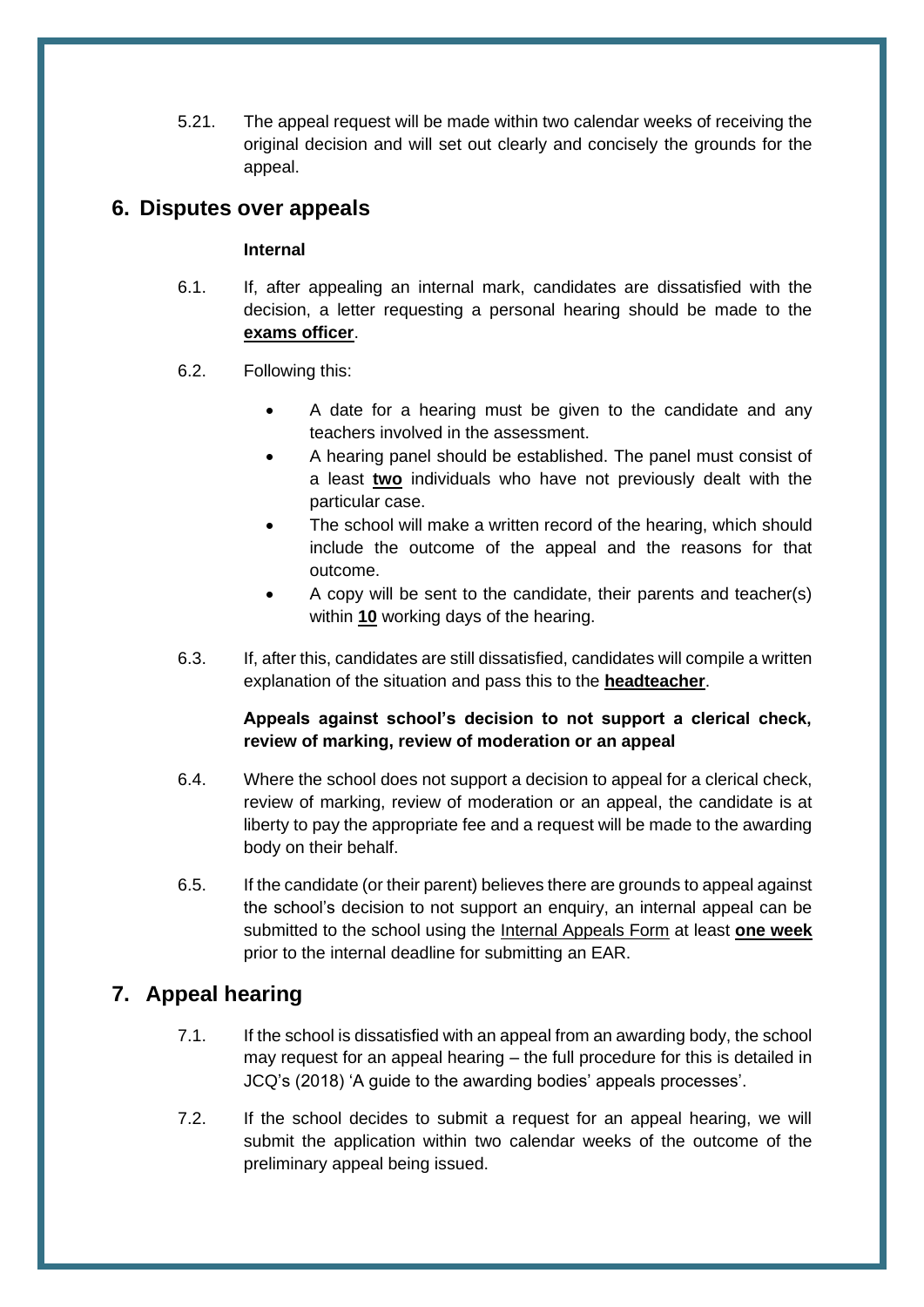- 7.3. The request will clearly set out the grounds of the appeal with supporting documentation.
- 7.4. Appellants (A school representative ) will be expected to attend the hearing in person – they will be permitted to be accompanied by a third party; however, the names and addresses of all representatives must be given to the awarding body no later than seven calendar days before the hearing.
- 7.5. The appeal hearing will take the form of a re-examination of the evidence, comments and reports provided to and by the awarding body, and observations presented by the appellant.

## <span id="page-8-0"></span>**8. Quality assurance**

- 8.1. The school is committed to quality assurance and believes it is an integral part of its processes.
- 8.2. The provision of education is regularly monitored and reviewed by the named quality assurance representative.
- 8.3. At the school, an internal verification process is in place to ensure that consistent testing and assessment standards are maintained.
- 8.4. Several methods of internal verification are carried out on an ongoing basis, including the following:
	- Cross-marking
	- Peer reviewing and appraisals
	- Working observations
	- **Moderation**
	- **Standardisation**
- 8.5. All cases of borderline achievement are internally verified. All internal verification is recorded on pupils' work and on central recording systems.
- 8.6. Information from the awarding body is circulated to all members of staff involved in the assessing of pupils' work.
- 8.7. The school's **Equality Policy** is followed at all times and regularly monitored.

## <span id="page-8-1"></span>**9. Monitoring and review**

- 9.1. This policy will be reviewed by the **headteacher**, **SLT** and **exams officer**.
- 9.2. Any changes to this policy will be communicated to staff, pupils and parents (where required).